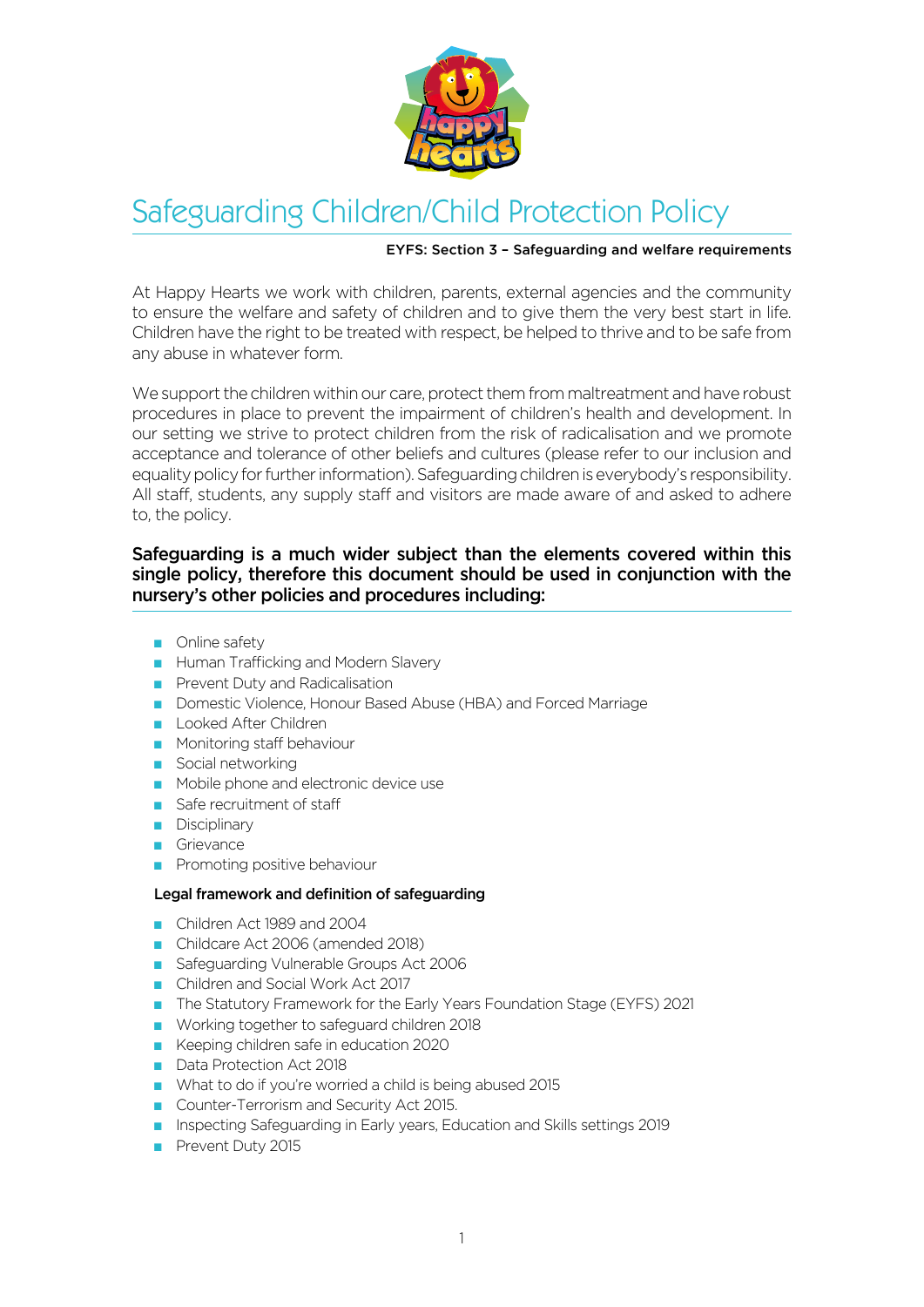Safeguarding and promoting the welfare of children, in relation to this policy is defined as:

- Protecting children from maltreatment
- Preventing the impairment of children's health or development
- **E** Ensuring that children are growing up in circumstances consistent with the provision of safe and effective care
- $\blacksquare$  Taking action to enable all children to have the best outcomes

 *(Definition taken from the HM Government document 'Working together to safeguard children 2018)*

## Policy intention

To safeguard children and promote their welfare we will:

- Create an environment to encourage children to develop a positive self-image
- **Provide positive role models and develop a safe culture where staff are confident to raise** concerns about professional conduct
- **E** Ensure all staff are able to identify the signs and indicators of abuse, including the softer signs of abuse, and know what action to take
- **E** Encourage children to develop a sense of independence and autonomy in a way that is appropriate to their age and stage of development
- Provide a safe and secure environment for all children
- **Promote tolerance and acceptance of different beliefs, cultures and communities**
- Help children to understand how they can influence and participate in decision-making and how to promote British values through play, discussion and role modelling
- $\blacksquare$  Always listen to children
- Provide an environment where practitioners are confident to identify where children and families may need intervention and seek the help they need
- $\blacksquare$  Share information with other agencies as appropriate

The nursery staff are aware that abuse does occur in our society and we are vigilant in identifying signs of abuse and reporting concerns. Our practitioners have a duty to protect and promote the welfare of children. Staff working on the frontline with children and families are often the first people to identify a concern, observe changes in a child's behaviour or receive information relating to indicators of abuse. They may well be the first people in whom children confide information that may suggest abuse or to spot changes in a child's behaviour which may indicate abuse.

Our prime responsibility is the welfare and well-being of each child in our care. As such we believe we have a duty to the children, parents and staff to act quickly and responsibly in any instance that may come to our attention. This includes sharing information with any relevant agencies such as local authority services for Children's Social Care, family support, health professionals including health visitors or the police. All staff will work with other agencies in the best interest of the child, including as part of a multi-agency team, where needed.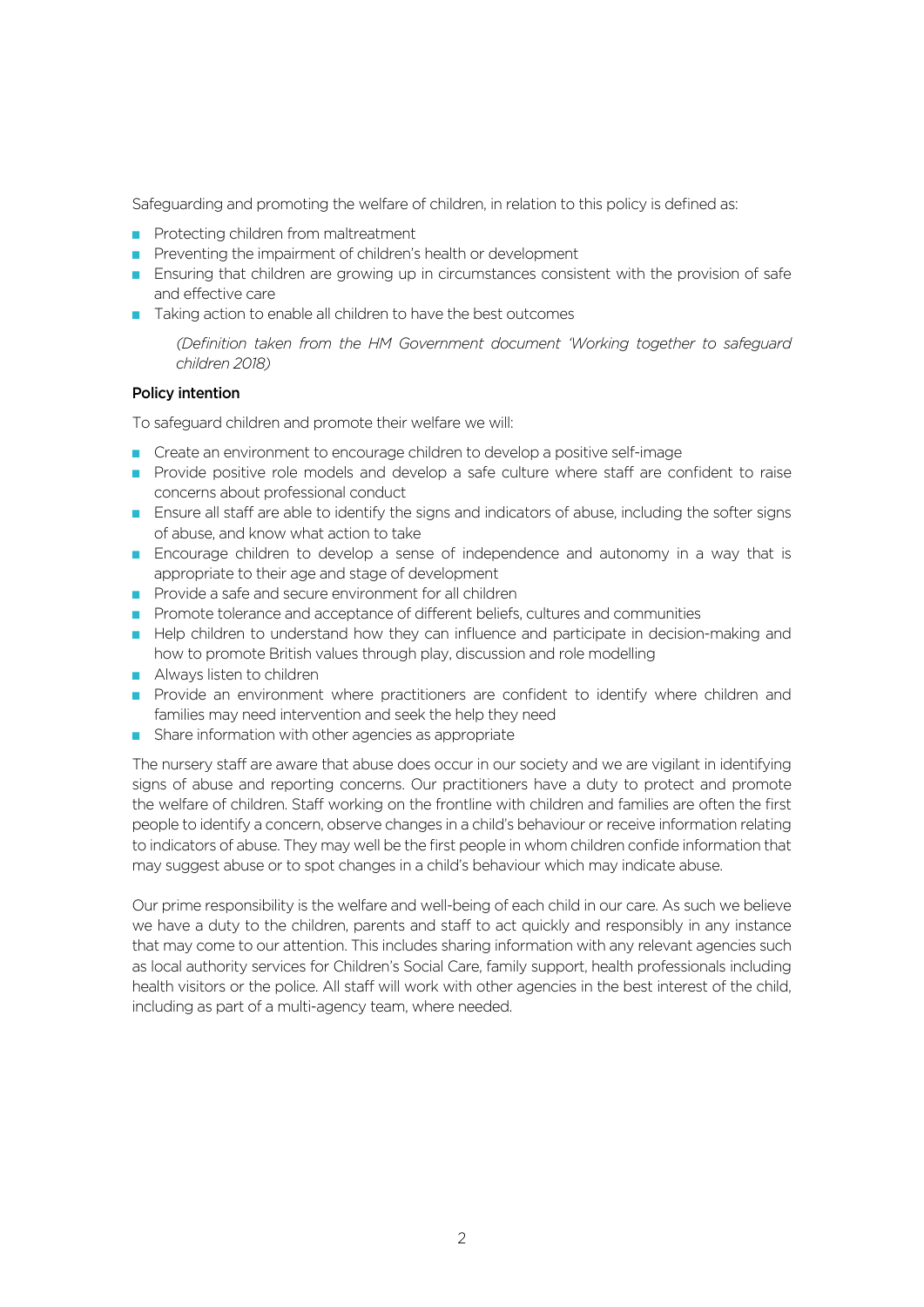#### The nursery aims to:

- E Keep the child at the centre of all we do, providing sensitive interactions that develops builds children's well-being, confidence and resilience. We will support children to develop an awareness of how to keep themselves safe, healthy and have positive relationships.
- **Ensure staff are trained right from induction to understand the safeguarding and child protection** policy and procedures, are alert to identify possible signs of abuse (including the signs known as softer signs of abuse), understand what is meant by child protection and are aware of the different ways in which children can be harmed, including by other children (peer on peer) through bullying or discriminatory behaviour.
- $\blacksquare$  Be aware of the increased vulnerability of children with Special Educational Needs and Disabilities (SEND) and other vulnerable or isolated families and vulnerabilities in families; including the impact of toxic trio on children and Adverse Childhood Experiences (ACE's).
- **Ensure that all staff feel confident and supported to act in the best interest of the child;** maintaining professional curiosity around welfare of children and share information, and seek the help that the child may need at the earliest opportunity.
- **Ensure that all staff are familiar and updated regularly with child protection training and** procedures and kept informed of changes to local/national procedures, including thorough annual safeguarding newsletters and updates
- Make any child protection referrals in a timely way, sharing relevant information as necessary in line with procedures set out by Kensington and Chelsea Local Authority.
- **E** Ensure that information is shared only with those people who need to know in order to protect the child and act in their best interest
- $\blacksquare$  Keep the setting safe online using appropriate filters, checks and safeguards, monitoring access at all times and maintaining safeguards around the use of technology by staff, parents and visitors in the setting.
- **Ensure that children are never placed at risk while in the charge of nursery staff**
- **I** Identify changes in staff behaviour and act on these as per the Staff Behaviour Policy
- **T** Take any appropriate action relating to allegations of serious harm or abuse against any person working with children or living or working on the nursery premises including reporting such allegations to Ofsted and other relevant authorities including the local authority.
- **E** Ensure parents are fully aware of child protection policies and procedures when they register with the nursery and are kept informed of all updates when they occur
- $\blacksquare$  Regularly review and update this policy with staff and parents where appropriate and make sure it complies with any legal requirements and any guidance or procedures issued by Kensington and Chelsea

We will support children by offering reassurance, comfort and sensitive interactions. We will devise activities according to individual circumstances to enable childrento develop confidence and self-esteem within their peer group and support them to learn how to keep themselves safe.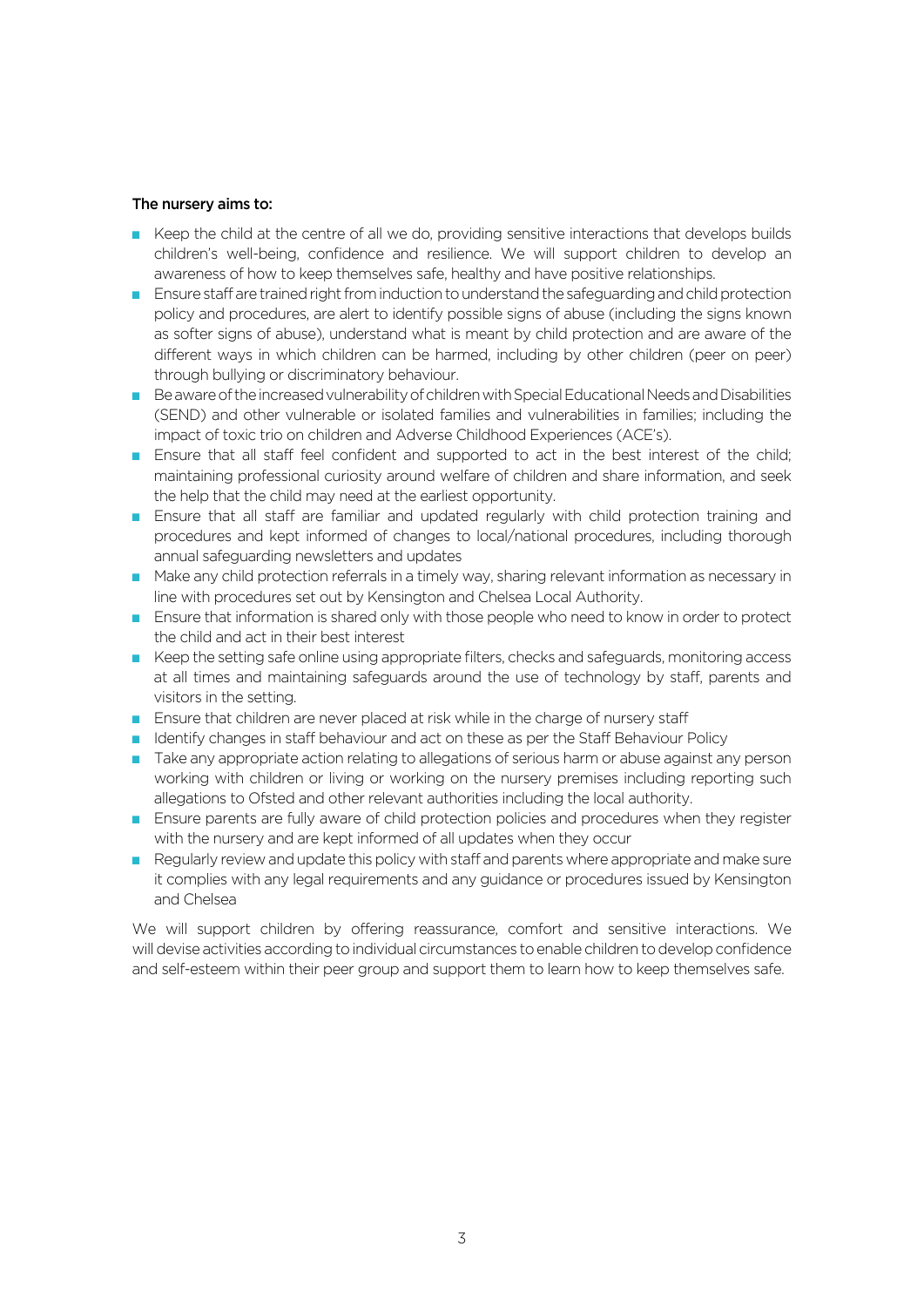# Contact telephone numbers, emails and links:

(Please note an updated list of these numbers are always displayed on our Safeguarding Board) Local authority children's social care team 0207 361 3013 Local authority Designated Officer (LADO) LADO consultations 0207 361 3013 email: kclad. enquiries@rbkc.gov.uk Local Authority referral team 020 7361 3013 Local Authority Out of Hours Team 020 7361 3013 NSPCC 0808 800 5000 Local Safeguarding Children Partnership 07739 315 388 Local Early Help services 020 7598 4608 or 020 7361 4129 Ofsted 0300 123 1231 Emergency police 999 Non-emergency police 101 Government helpline for extremism concerns 020 7340 7264 Child exploitation and Online protection command (CEOP) [https://www.ceop.police.uk/](https://www.ceop.police.uk/safety-centre/) [safety-centre/](https://www.ceop.police.uk/safety-centre/) Safeguarding referrals | Royal Borough of Kensington and Chelsea [\(rbkc.gov.uk\)](https://www.rbkc.gov.uk/lscp/) Information for professionals and volunteers | Iscp (rbkc.gov.uk) Contacts for Safeguarding: Kensington and Chelsea | Iscp (rbkc.gov.uk)

# Types of abuse and particular procedures followed

Abuse and neglect are forms of maltreatment of a child. Somebody may abuse or neglect a child by harming them or by failing to act to prevent harm. Children may be abused within a family, institution or community setting by those known to them or more rarely, a stranger. This could be an adult or adults, another child or children.

*What to do if you're worried a child is being abused (advice for practitioners) 2015 and Working Together to Safeguard Children (2018)*.

The signs and indicators listed below may not necessarily indicate that a child has been abused, but will help us to recognise that something may be wrong, especially if a child shows a number of these symptoms or any of them to a marked degree.

#### Indicators of child abuse

- $\blacksquare$  Failure to thrive and meet developmental milestones
- $\blacksquare$  Fearful or withdrawn tendencies
- $\blacksquare$  Unexplained injuries to a child or conflicting reports from parents or staff
- Repeated injuries
- **D** Unaddressed illnesses or injuries
- $\blacksquare$  Significant changes to behaviour patterns

Softer signs of abuse as defined by National Institute for Health and Care Excellence (NICE) include:

## Emotional states:

- **Fearful**
- **Withdrawn**
- **Low self-esteem**

#### Behaviour:

- **Aggressive**
- **•** Oppositional habitual body rocking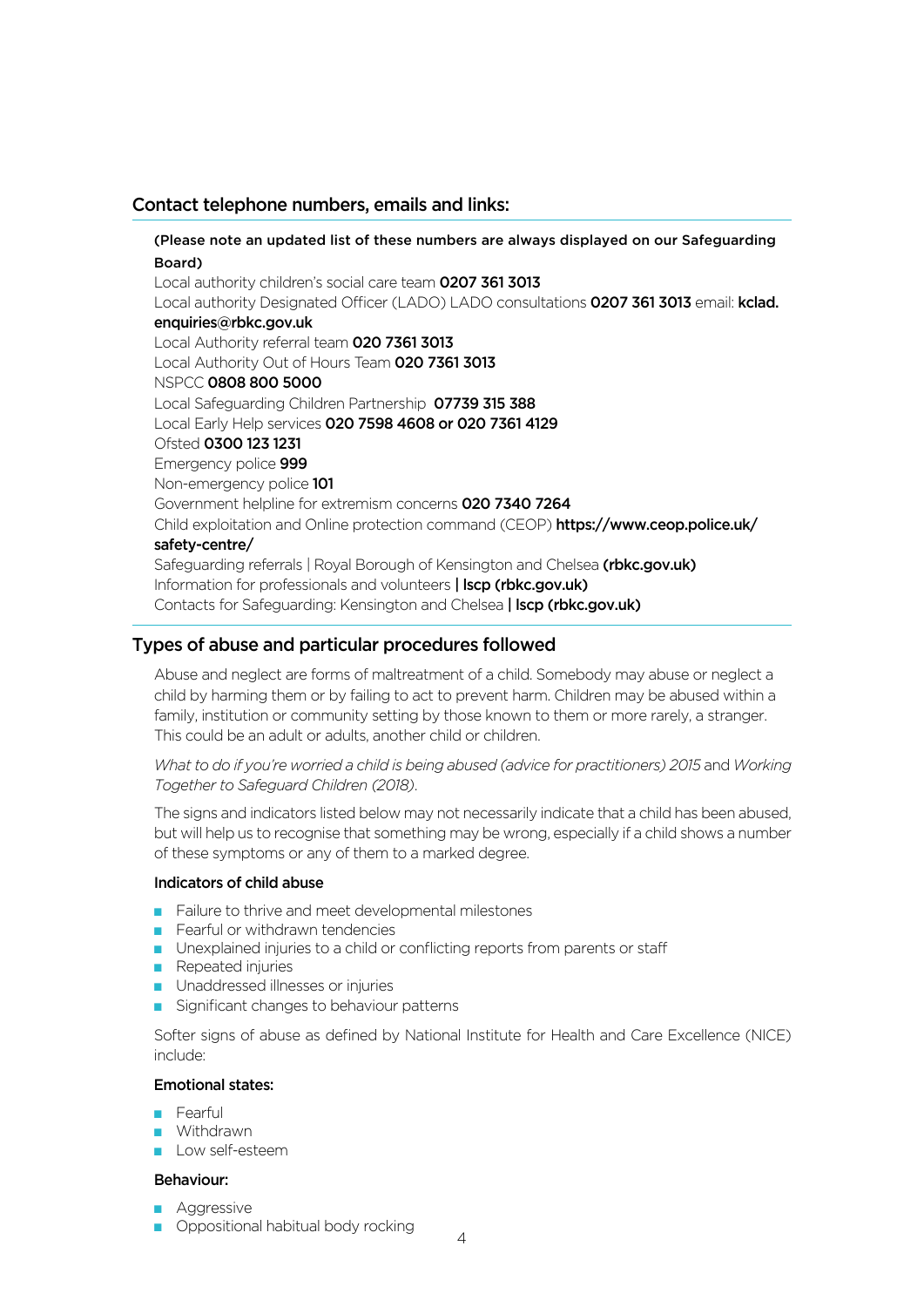#### Interpersonal behaviours:

- $\blacksquare$  Indiscriminate contact or affection seeking
- Over-friendliness to strangers including healthcare professionals
- Excessive clinginess, persistently resorting to gaining attention
- **Demonstrating excessively 'good' behaviour to prevent parental or carer disapproval**
- $\blacksquare$  Failing to seek or accept appropriate comfort or affection from an appropriate person when significantly distressed
- Coercive controlling behaviour towards parents or carers
- $\blacksquare$  Lack of ability to understand and recognise emotions
- **D** Very young children showing excessive comforting behaviours when witnessing parental or carer distress

#### Peer on peer abuse

We are aware that peer on peer abuse does take place, so we include children in our policies when we talk about potential abusers. This may take the form of bullying, physically hurting another child, emotional abuse, or sexual abuse. We will report this in the same way as we do for adults abusing children, and will take advice from the appropriate bodies on this area; to support for both the victim and the perpetrator, as they could also be a victim of abuse. We know that children who develop harmful sexual behaviour have often experienced abuse and neglect themselves.

#### Physical abuse

A form of abuse which may involve hitting, shaking, throwing, poisoning, burning or scalding, drowning, suffocating or otherwise causing physical harm to a child. Physical harm may also be caused when a parent or carer fabricates the symptoms of, or deliberately induces, illness in a child.

All children can suffer injuries during their early years as they explore and develop. If an explanation of how a child received their injury doesn't match the injury itself or if a child's injuries are a regular occurrence or there is a pattern to their injuries, then we will report our concerns.

#### Fabricated illness

Physical harm may also be caused when a parent or carer fabricates the symptoms of, or deliberately induces, illness in a child. The parent or carer may seek out unnecessary medical treatment or investigation; they may exaggerate a real illness and symptoms or deliberately induce an illness through poisoning with medication or other substances or they may interfere with medical treatments. Fabricated illness is a form of physical abuse and any concerns will be reported, in line with our safeguarding procedures.

#### Female genital mutilation

FGM can also be known as Female Genital Cutting. FGM is a procedure where the female genital organs are injured or changed and there is no medical reason for this. It is frequently a very traumatic and violent act for the victim and can cause harm in many ways. The practice can cause severe pain and there may be immediate and/or long-term health consequences, including mental health problems, difficulties in childbirth, causing danger to the child and mother; and/or death (definition taken from the Multi-Agency Statutory Guidance on Female Genital Mutilation).

The procedure may be carried out shortly after birth and during childhood as well as adolescence, just before marriage or during a woman's first pregnancy and varies widely according to the community.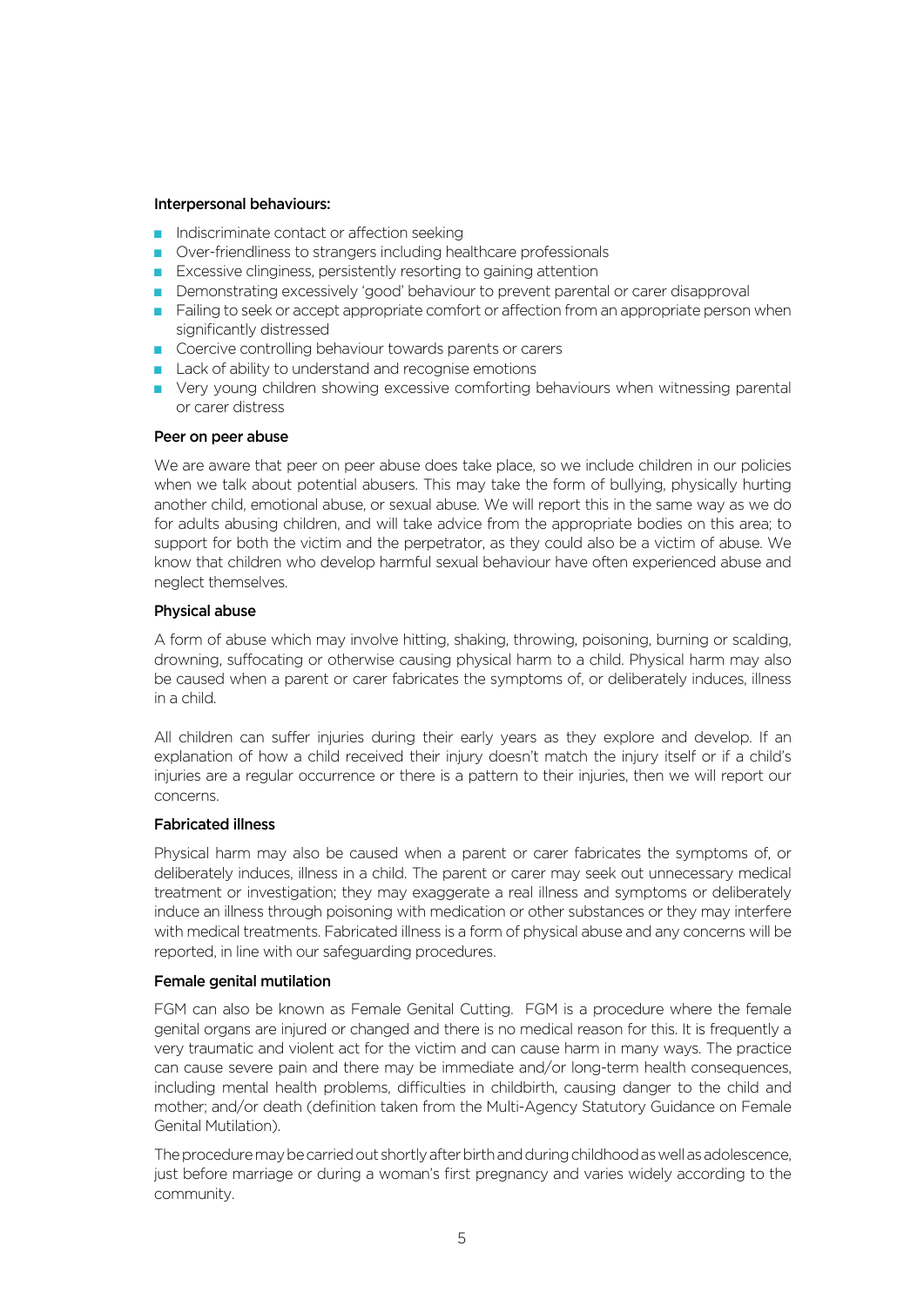FGM is child abuse and is illegal in the UK. It can be extremely dangerous and can cause:

- $\blacksquare$  Severe pain
- $\blacksquare$  Shock
- **Bleeding**
- $\blacksquare$  Infection such at tetanus, HIV and hepatitis B and C
- $\blacksquare$  Organ damage
- Blood loss and infections
- $\blacksquare$  Death in some cases

Any concerns about a child or family, will be reported to the children's social care team in the same way as other types of physical abuse. We have a mandatory duty to report to police any case where an act of female genital mutilation appears to have been carried out on a girl under the age of 18.

#### Breast Ironing/flattening

Breast ironing also known as "breast flattening" is the process where young girls' breasts are ironed, massaged and/or pounded down through the use of hard or heated objects in order for the breasts to disappear, or delay the development of the breasts entirely. It is believed that by carrying out this act, young girls will be protected from harassment, rape, abduction and early forced marriage.

Breast Ironing/Flattening is a form of physical abuse and can cause serious health issues such as:

- $\blacksquare$  Abscesses
- $\Box$  Cysts
- $\blacksquare$  Itching
- **Tissue damage**
- $\blacksquare$  Infection
- $\blacksquare$  Discharge of milk
- $\blacksquare$  Dissymmetry of the breasts
- Severe fever.

Any concerns about a child or family, will be reported to the children's social care team in the same way as other types of physical abuse.

#### Sexual abuse

Sexual abuse involves forcing, or enticing, a child or young person to take part in sexual activities, not necessarily involving a high level of violence, whether or not the child is aware of what is happening. The activities may involve physical contact, including assault by penetration (for example, rape or oral sex) or non-penetrative acts such as masturbation, kissing, rubbing and touching outside of clothing. They may also include non-contact activities, such as involving children in looking at, or in the production of, sexual images, watching sexual activities, encouraging children to behave in sexually inappropriate ways, or grooming a child in preparation for abuse. Sexual abuse can take place online and technology can be used to facilitate offline abuse. Adult males do not solely perpetrate sexual abuse; women can also commit acts of sexual abuse, as can other children.

Action must be taken if a staff member witnesses an occasion(s) where a child indicates sexual activity through words, play, drawing, has an excessive preoccupation with sexual matters; or has an inappropriate knowledge of adult sexual behaviour, or language, for their developmental age. This may include acting out sexual activity on dolls/toys or in the role-play area with their peers; drawing pictures that are inappropriate for a child, talking about sexual activities or using sexual language or words.IIf a child is being sexually abused staff may observe both emotional and physical symptoms.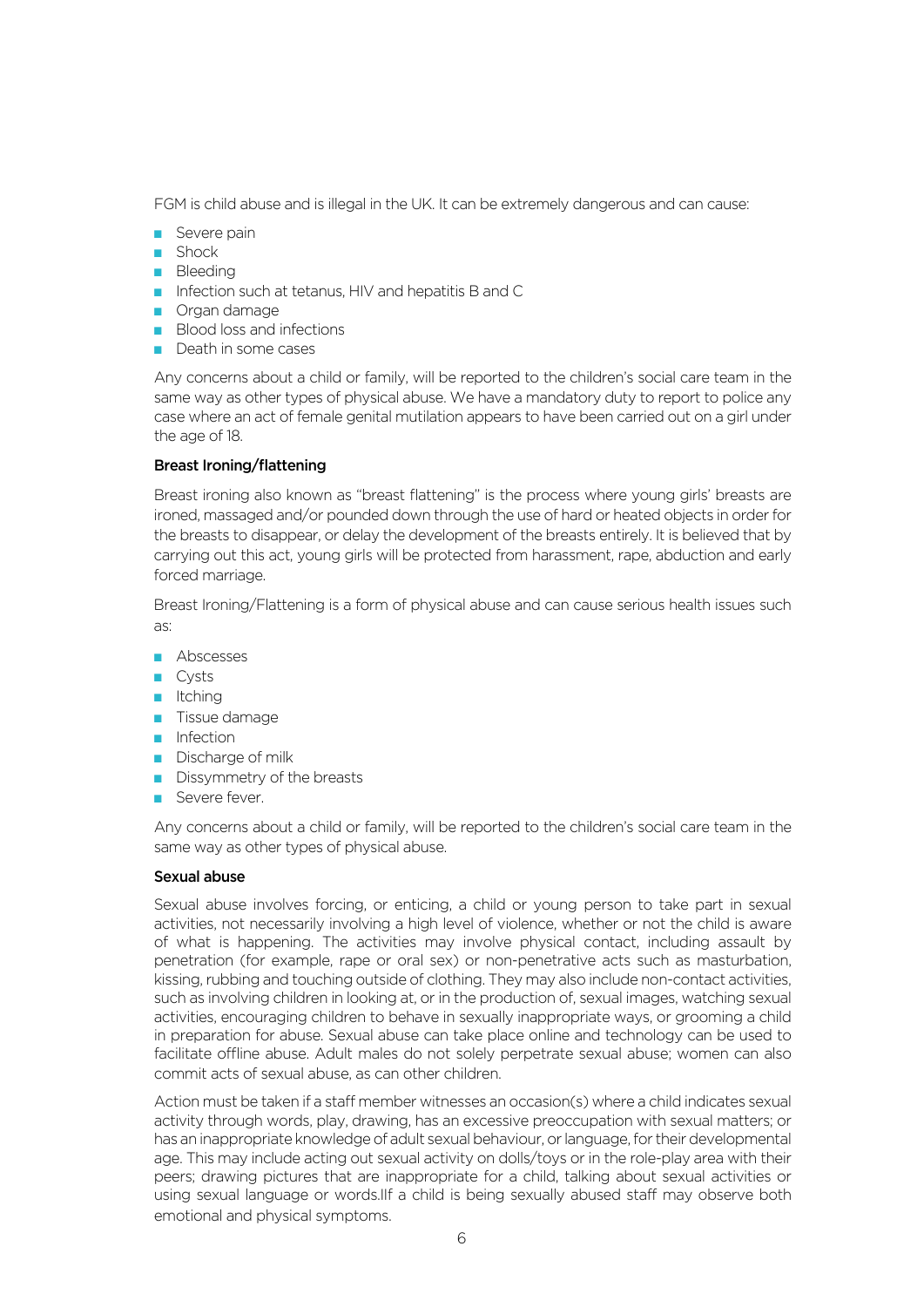#### Emotional signs:

- **Being overly affectionate or knowledgeable in a sexual way inappropriate to the child's age**
- $\blacksquare$  Personality changes such as becoming insecure or clingy
- Regressing to younger behaviour patterns such as thumb sucking or bringing out discarded cuddly toys
- Sudden loss of appetite or compulsive eating
- $\blacksquare$  Being isolated or withdrawn
- $\blacksquare$  Inability to concentrate
- Lack of trust or fear of someone they know well, such as not wanting to be alone with a carer
- $\blacksquare$  Becoming worried about clothing being removed
- Suddenly drawing sexually explicit pictures or acting out actions inappropriate for their age
- **Using sexually explicit language.**

Physical Signs:

- **Bruises**
- $\blacksquare$  Bleeding, discharge, pains or soreness in their genital or anal area
- $\blacksquare$  Sexually transmitted infections
- **Pregnancy**

Any concerns about a child or family will be reported to the children's social care team.

## Child sexual exploitation (CSE)

*Keeping Children Safe in Education (2020)* describes CSE as: where an individual or group takes advantage of an imbalance of power to coerce, manipulate or deceive a child into sexual activity (a) in exchange for something the victim needs or wants, and/or (b) for the financial advantage or increased status of the perpetrator or facilitator. The victim may have been sexually exploited even if the sexual activity appears consensual. CSE does not always involve physical contact; it can also occur through the use of technology. CSE can affect any child or young person (male or female) under the age of 18 years, including 16 and 17 year olds who can legally consent to have sex. It can include both contact (penetrative and non-penetrative acts) and non-contact sexual activity and may occur without the child or young person's immediate knowledge (e.g. through others copying videos or images they have created and posted on social media).

Signs and indicators may include:

- $\blacksquare$  Physical injuries such as bruising or bleeding
- $\blacksquare$  Having money or gifts they are unable to explain
- $\blacksquare$  Sudden changes in their appearance
- **Becoming involved in drugs or alcohol, particularly if you suspect they are being supplied** by older men or women
- **Becoming emotionally volatile (mood swings are common in all young people, but more** severe changes could indicate that something is wrong)
- $\blacksquare$  Using sexual language that you wouldn't expect them to know
- **Engaging less with their usual friends**
- $\blacksquare$  Appearing controlled by their phone
- Switching to a new screen when you come near the computer
- $\blacksquare$  Nightmares or sleeping problems
- Running away, staying out overnight, missing school
- $\blacksquare$  Changes in eating habits
- **Talk of a new, older friend, boyfriend or girlfriend**
- **Losing contact with family and friends or becoming secretive**
- Contracting sexually transmitted diseases.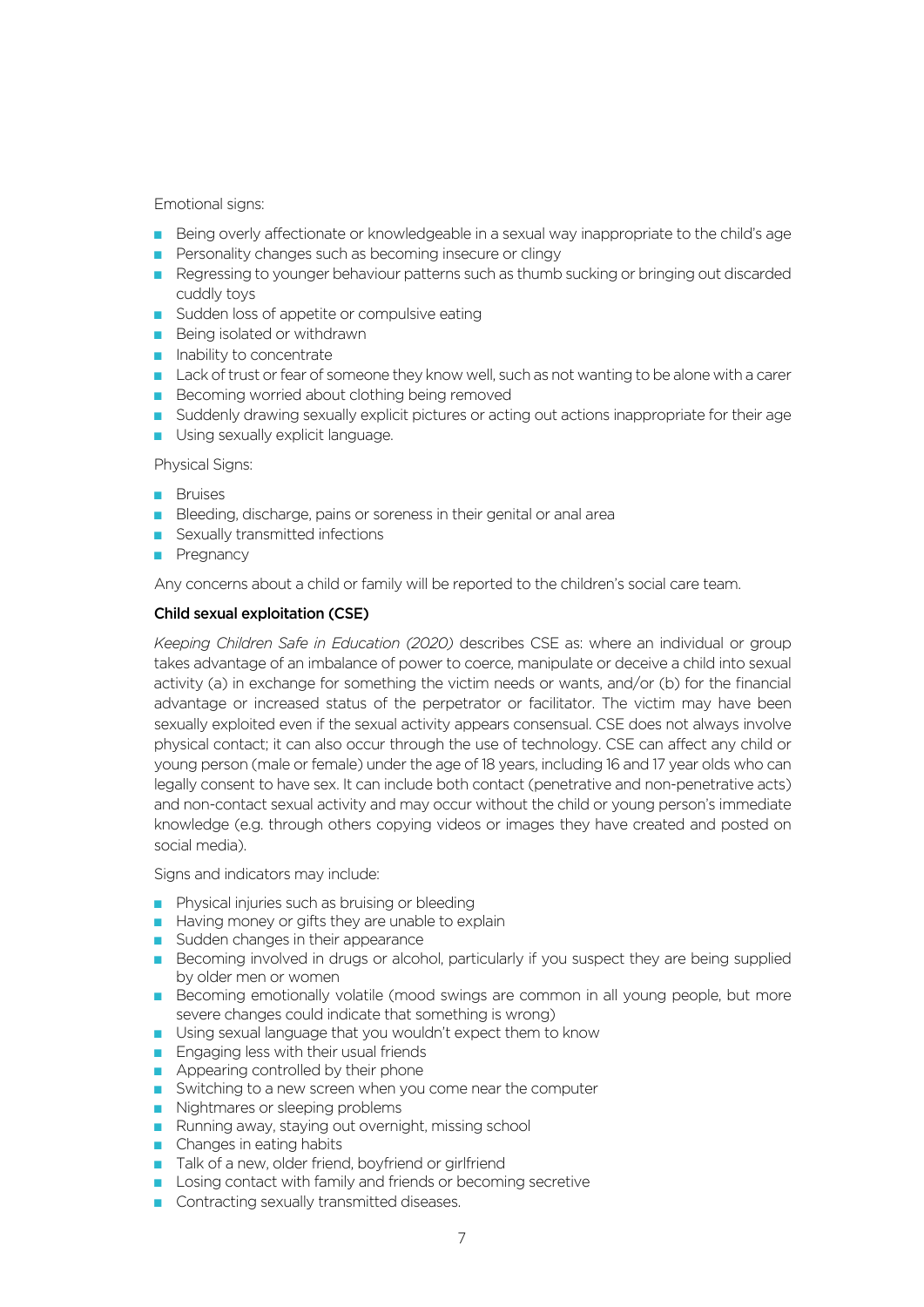## Child Criminal Exploitation (CCE)

CCE is where an individual or group takes advantage of an imbalance of power to coerce, control, manipulate or deceive a child into any criminal activity (a) in exchange for something the victim needs or wants, and/or (b) for the financial or other advantage of the perpetrator or facilitator and/or (c) through violence or the threat of violence. The victim may have been criminally exploited even if the activity appears consensual. CCE does not always involve physical contact; it can also occur through the use of technology.

CCE can include children being forced to work in cannabis factories, being coerced into moving drugs or money across the country forced to shoplift or pickpocket, or to threaten other young people. Some of the following can be indicators of CCE:

- Children who appear with unexplained gifts or new possessions;
- Children who associate with other young people involved in exploitation;
- Children who suffer from changes in emotional well-being;
- Children who misuse drugs and alcohol:
- Children who go missing for periods of time or regularly come home late; and
- Children who regularly miss school or education or do not take part in education.

If staff have any concerns regarding CSE or CCE, they will be reported in the usual way.

## Emotional abuse

Working Together to Safeguard Children (2018) defines emotional abuse as 'the persistent emotional maltreatment of a child such as to cause severe and persistent adverse effects on the child's emotional development'. It may involve conveying to a child that they are worthless or unloved, inadequate, or valued only insofar as they meet the needs of another person.

It may include not giving the child opportunities to express their views, deliberately silencing them or 'making fun' of what they say or how they communicate. It may feature age or developmentally inappropriate expectations being imposed on children. These may include interactions that are beyond a child's developmental capability, as well as overprotection and limitation of exploration and learning, or preventing the child participating in normal social interaction. It may involve seeing or hearing the ill-treatment of another. It may involve serious bullying (including cyber bullying), causing children frequently to feel frightened or in danger, or the exploitation or corruption of children. Some level of emotional abuse is involved in all types of maltreatment of a child, though it may occur alone.

Signs and indicators may include:

- **Physical, mental and emotional development lags**
- $\blacksquare$  Sudden speech disorders
- **Overreaction to mistakes**
- $\blacksquare$  Extreme fear of any new situation
- **Neurotic behaviour (rocking, hair twisting, self-mutilation)**
- $\blacksquare$  Extremes of passivity or aggression
- Appear unconfident or lack self-assurance.

Action will be taken if the staff member has reason to believe that there is a severe, adverse effect on the behaviour and emotional development of a child, caused by persistent or severe ill treatment or rejection. Children may also experience emotional abuse through witnessing domestic abuse and alcohol and drug misuse by adults caring for them.

## **Neglect**

Working Together to Safeguard Children (2018) defines Neglect as 'the persistent failure to meet a child's basic physical and/or psychological needs, likely to result in the serious impairment of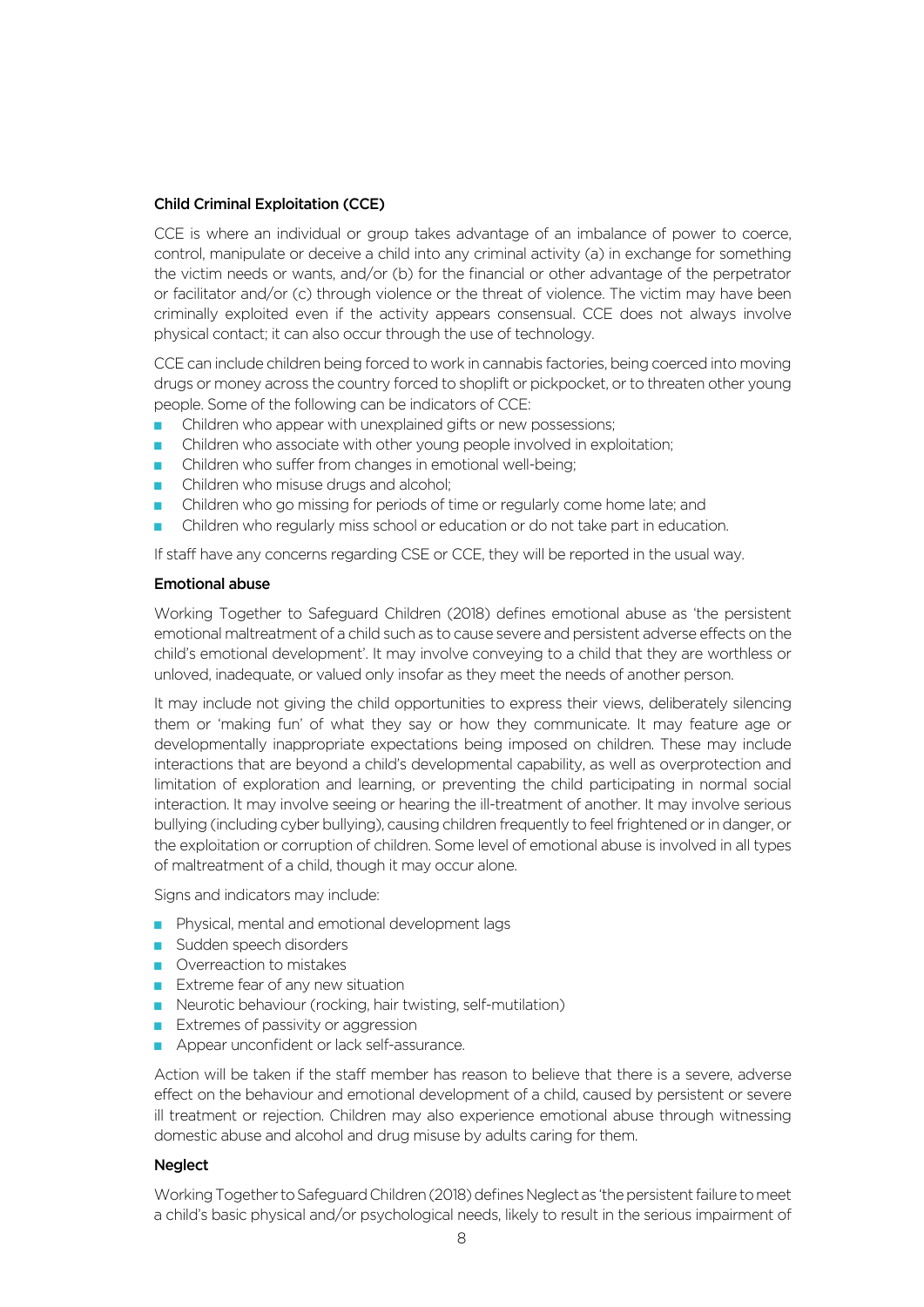the child's health or development'. Neglect may occur during pregnancy as a result of maternal substance abuse. Once a child is born, neglect may involve a parent or carer failing to:

- a. Provide adequate food, clothing and shelter (including exclusion from home or abandonment)
- **b**. Protect a child from physical and emotional harm or danger
- c. Ensure adequate supervision (including the use of inadequate caregivers)
- d. Ensure access to appropriate medical care or treatment

It may also include neglect of, or unresponsiveness to, a child's basic emotional needs.

Signs may include a child persistently arriving at nursery unwashed or unkempt, wearing clothes that are too small (especially shoes that may restrict the child's growth or hurt them), arriving at nursery in the same nappy they went home in or a child having an illness or identified special educational need or disability that is not being addressed by the parent. A child may also be persistently hungry if a parent is withholding food or not providing enough for a child's needs.

Neglect may also be shown through emotional signs, e.g. a child may not be receiving the attention they need at home and may crave love and support at nursery. In addition, neglect may occur through pregnancy as a result of maternal substance abuse.

Action should be taken if the staff member has reason to believe that there has been any type of neglect of a child.If a child is being sexually abused staff may observe both emotional and physical symptoms.

#### County Lines

The National Crime Agency (NCA) describe county lines as a term used to describe gangs and organised criminal networks involved in exporting illegal drugs from big cities into smaller towns, using dedicated mobile phone lines or other form of 'deal line.' Customers will live in a different area to where the dealers and networks are based, so drug runners are needed to transport the drugs and collect payment.

Offenders will often use coercion, intimidation, violence (including sexual violence) and weapons to ensure compliance of victims. Children can be targeted and recruited into county lines in a number of locations including schools, further and higher educational institutions, pupil referral units, special educational needs schools, children's homes and care homes.

Signs and indicators to be aware of include:

- $\blacksquare$  Changes in the way young people you might know dress
- D Unexplained, sometimes unaffordable new things (e.g. clothes, jewellery, cars etc.)
- Missing from home or schools and/or significant decline in performance
- **P** New friends or relationships with those who don't share any mutual friendships with the victim or anyone else
- $\blacksquare$  May be carrying a weapon
- $\blacksquare$  Receiving more texts or calls than usual
- Sudden influx of cash, clothes or mobile phones
- $\blacksquare$  Unexplained injuries
- $\blacksquare$  Significant changes in emotional well-being
- Young people seen in different cars/taxis driven by unknown adults
- $\blacksquare$  Young people seeming unfamiliar with your community or where they are
- **Truancy, exclusion, disengagement from school**
- $\blacksquare$  An increase in anti-social behaviour in the community
- **Unexplained injuries**
- Gang association or isolation from peers or social networks.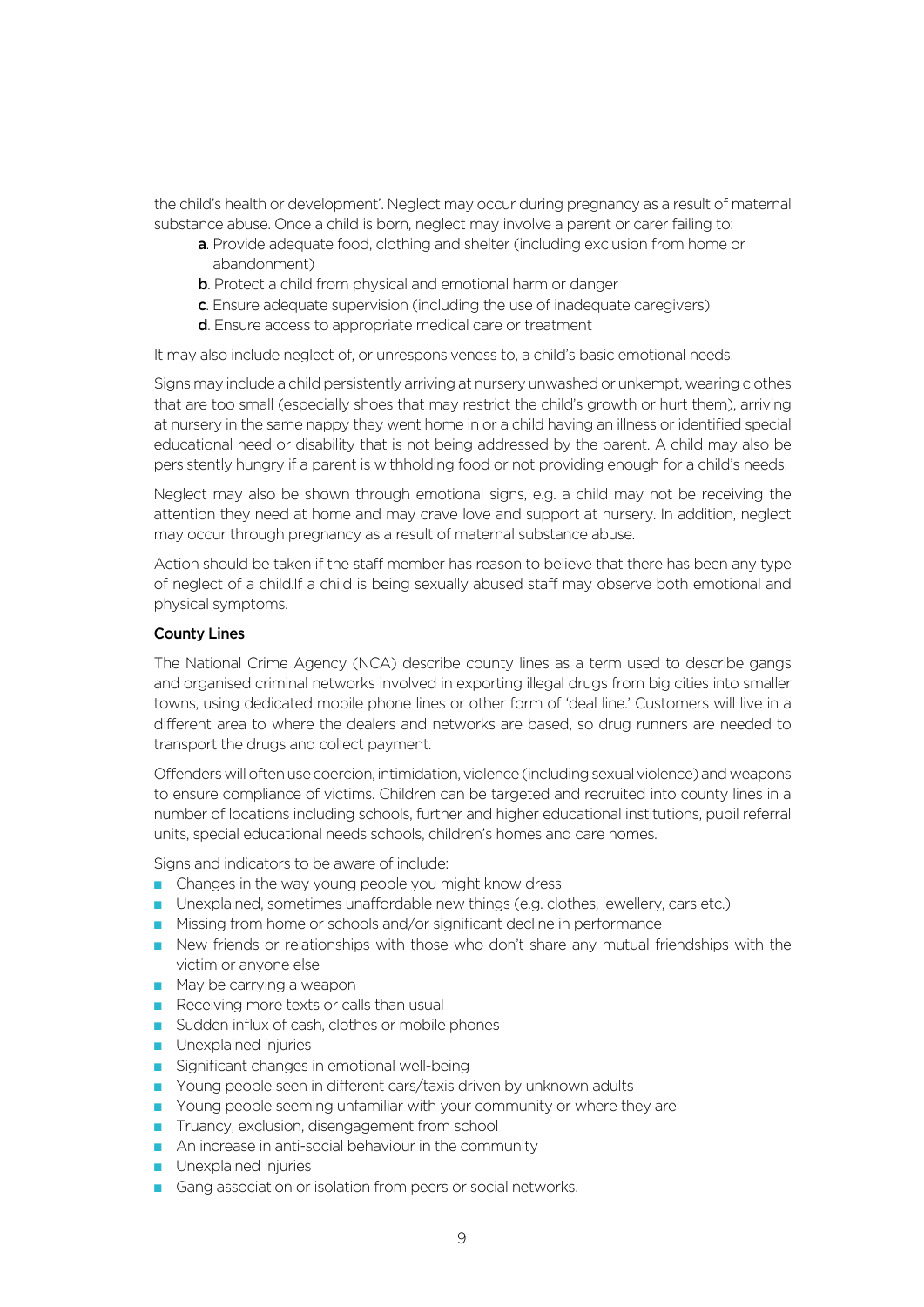## Cuckooing

Cuckooing is a form of county lines crime in which drug dealers take over the home of a vulnerable person in order to criminally exploit them as a base for drug dealing, often in multioccupancy or social housing properties. Signs that this is happening in a family property may be an increase in people entering or leaving the property, an increase in cars or bikes outside the home; windows covered or curtains closed for long periods, family not being seen for extended periods; signs of drug use or an increase in anti-social behaviour at the home. If we recognise any of these signs, we will report our concerns as per our reporting process.

If staff have any concerns regarding county lines/cuckooing they will be reported in the usual way.

#### Contextual safeguarding

As young people grow and develop they may be vulnerable to abuse or exploitation from outside their family. These extra-familial threats might arise at school and other educational establishments, from within peer groups, or more widely from within the wider community and/or online.

As part of our safeguarding procedures we will work in partnership with parents/carers and other agencies to work together to safeguard children and provide the support around contextual safeguarding concerns.

## Domestic Abuse / Honour Based Abuse / Forced Marriages

We look at these areas as a child protection concern. Please refer to the separate policy for further details on this.

## Extremism – the Prevent Duty

Under the Counter-Terrorism and Security Act 2015 we have a duty to safeguard at risk or vulnerable children under the Counter-Terrorism and Security Act 2015 to have "due regard to the need to prevent people from being drawn into terrorism and refer any concerns of extremism to the police (In Prevent priority areas the local authority will have a Prevent lead who can also provide support).

Children can be exposed to different views and receive information from various sources. Some of these views may be considered radical or extreme. Radicalisation is the way a person comes to support or be involved in extremism and terrorism. It's a gradual process so young people who are affected may not realise what's happening.

Radicalisation is a form of harm. The process may involve:

- $\blacksquare$  Being groomed online or in person
- $\blacksquare$  Exploitation, including sexual exploitation
- **Psychological manipulation**
- $\blacksquare$  Exposure to violent material and other inappropriate information
- $\blacksquare$  The risk of physical harm or death through extremist acts

We have a Prevent Duty and Radicalisation policy in place. Please refer to this for specific details.

## Online Safety

We take the safety of our children very seriously and this includes their online safety. Please refer to the Online Safety policy for further details.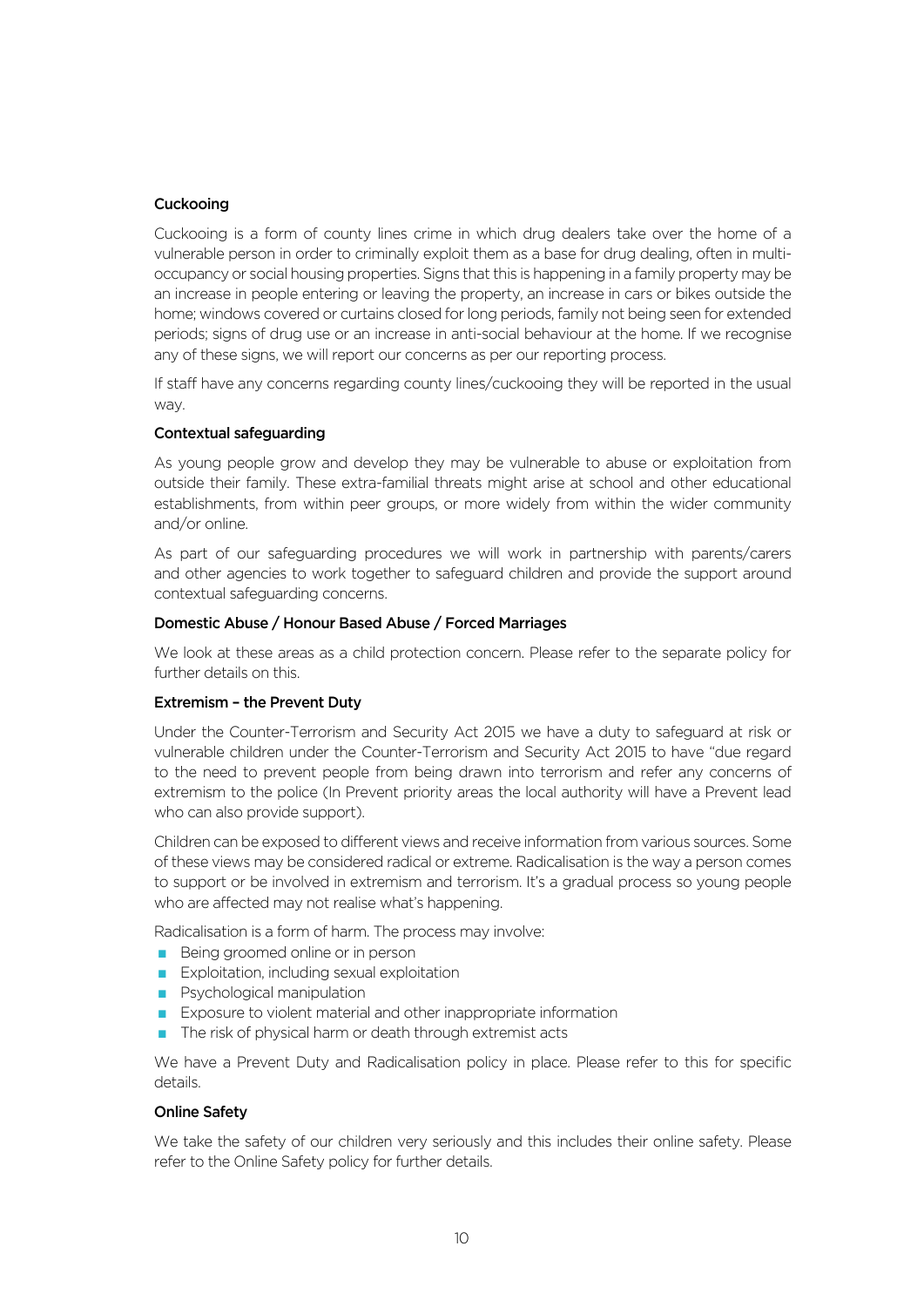#### Human Trafficking and Slavery

Please refer to our Human Trafficking and Slavery policy for detail on how we keep children safe in this area.

#### Adult sexual exploitation

As part of our safeguarding procedures we will also ensure that staff and students are safeguarded from sexual exploitation.

#### Up skirting

Up skirting involves taking a picture of someone's genitals or buttocks under their clothing without them knowing, either for sexual gratification or in order to humiliate, or distress, the individual. This is a criminal offence and any such action would be reported following our reporting procedures.

## Child abuse linked to faith or belief (CALFB)

Child abuse linked to faith or belief (CALFB) can happen in families when there is a concept of belief in:

- **N** Witchcraft and spirit possession, demons or the devil acting through children or leading them astray (traditionally seen in some Christian beliefs)
- The evil eye or djinns (traditionally known in some Islamic faith contexts) and dakini (in the Hindu context)
- Ritual or multi murders where the killing of children is believed to bring supernatural benefits, or the use of their body parts is believed to produce potent magical remedies
- **D** Use of belief in magic or witchcraft to create fear in children to make them more compliant when they are being trafficked for domestic slavery or sexual exploitation.

This is not an exhaustive list and there will be other examples where children have been harmed when adults think that their actions have brought bad fortune.

#### Reporting Procedures

All staff have a responsibility to report safeguarding/child protection concerns and suspicions of abuse. These concerns will be discussed with the Designated Safeguarding Lead (DSL) as soon as possible.

- Staff will report their concerns to the Designated Safeguarding Lead (DSL), and in the absence of the DSL they will be reported to the Deputy Designated Safeguarding Lead.
- Any signs of marks/injuries to a child or information a child has given will be recorded and stored securely
- $\blacksquare$  For children who arrive at nursery with an existing injury, a form will be completed along with the parent's/carers explanation as to how the injury happened. Staff will have professional curiosity around any explanations given, any concerns around existing injuries will be reported
- **If appropriate, any concerns/or incidents will be discussed with the parent/carer and** discussions will be recorded. Parents will have access to these records on request in line with GDPR and data protection guidelines.
- **If there are queries/concerns regarding the injury/information given, then the following** procedures will take place: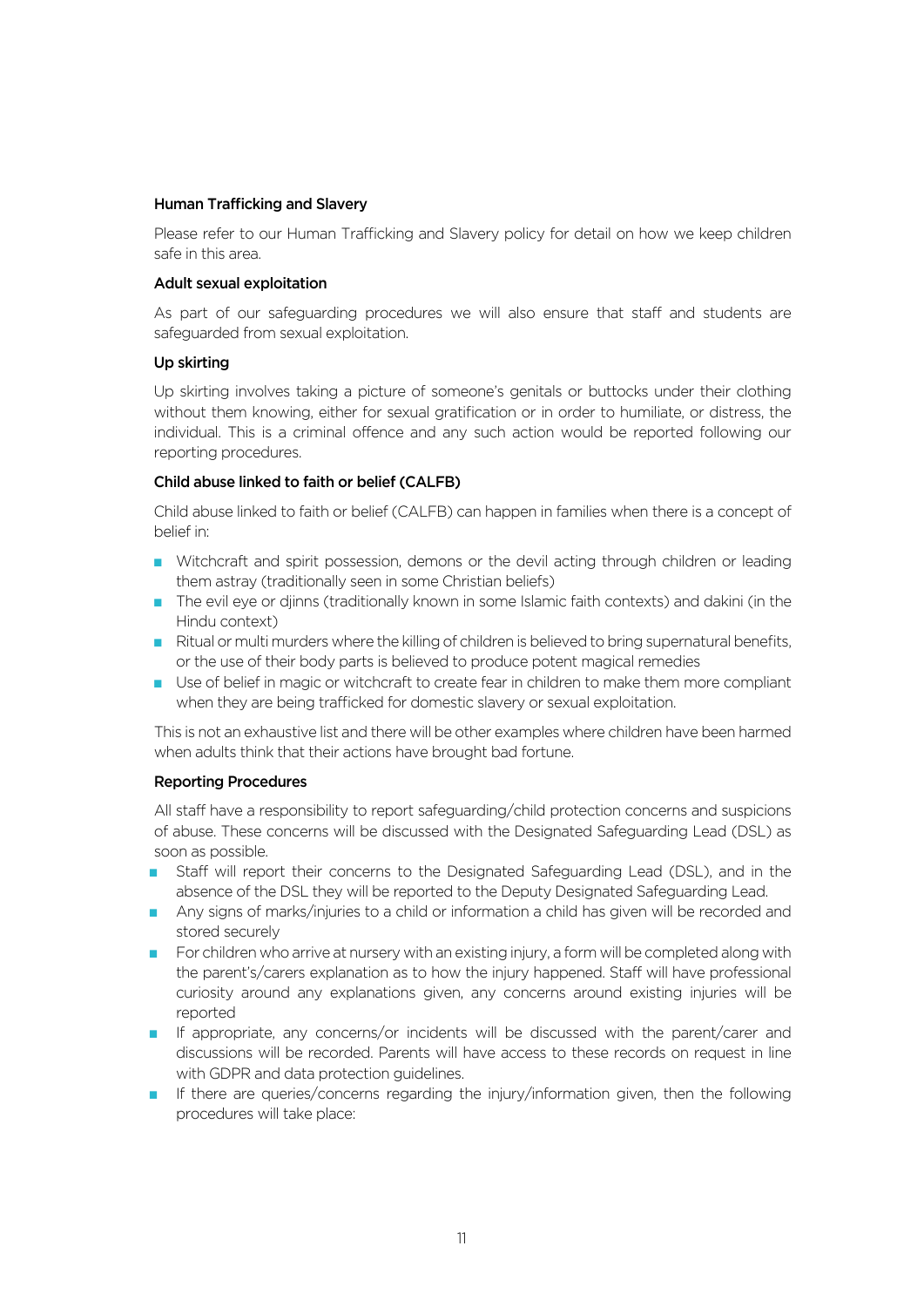The designated safeguarding lead will:

- **Contact the Local Authority children's social care team to report concerns and seek advice** immediately, or as soon as it is practical to do so. If it is believed a child is in immediate danger, we will contact the police. If the safeguarding concern relates to an allegation against an adult working or volunteering with children then the DSL will follow the reporting allegations procedure (see below)
- Record the information and action taken relating to the concern raised
- Speak to the parents (unless advised not do so by LA children's social care team)
- The designated safeguarding lead will follow up with the Local Authority children's social care team if they have not contacted the setting within the timeframe set out in Working Together to Safeguarding Children (2018). We will never assume that action has been taken.

Keeping children safe is our highest priority and if, for whatever reason, staff do not feel able to report concerns to the DSL or deputy DSL they should call the Local Authority children's social care team, the Police or the NSPCC and report their concerns anonymously.

These contact numbers are displayed on the Parents Notice Board.

#### Responding to a spontaneous disclosure from a child

If a child starts to talk openly to a member of staff about abuse they may be experiencing, then staff will:

- $\Box$  Give full attention to the child or young person
- $\blacksquare$  Keep body language open and encouraging
- **Be compassionate, be understanding and reassure them their feelings are important using** phrases such as 'you've shown such courage today'
- **Use TED technique, i.e., Tell, Explain, Describe**
- Take time and slow down: show respect, pause and will not interrupt the child let them go at their own pace
- $\blacksquare$  Recognise and respond to their body language
- $\blacksquare$  Show understanding and reflect back
- $\blacksquare$  Make it clear you are interested in what the child is telling you
- $\blacksquare$  Reflect back what they have said to check your understanding and use their language to show it's their experience
- Reassure the child that they have done the right thing in telling you. Make sure they know that abuse is never their fault
- **Never talk to the alleged perpetrator about the child's disclosure. This could make things a** lot worse for the child.

#### *(Information taken from NSPCC)*

Any disclosure will be reported to the nursery manager or DSL and will be referred to the local authority children's social care team immediately, following our reporting procedures.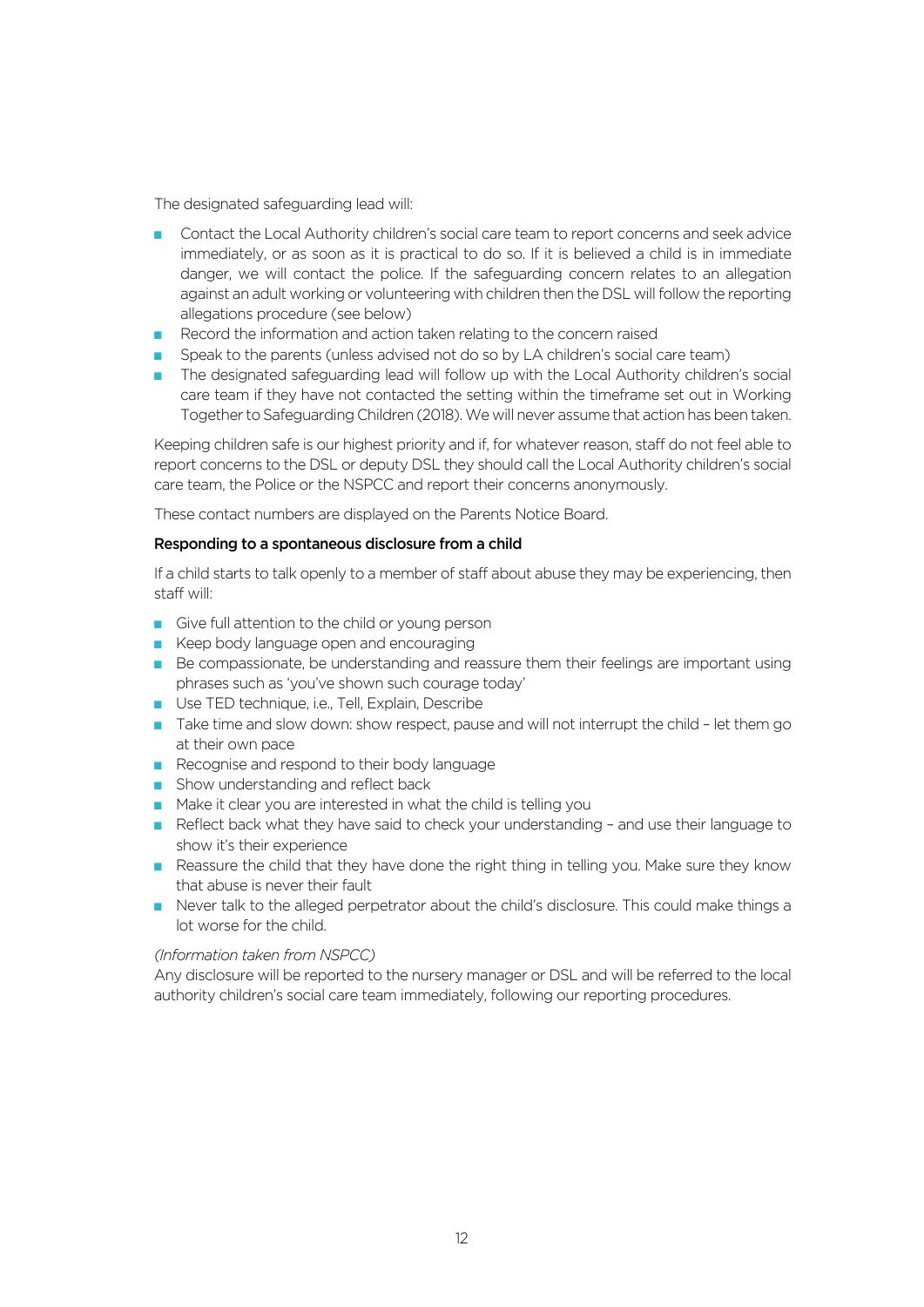#### Recording Suspicions of Abuse and Disclosures

Staff should make an objective record of any observation or disclosure, supported by the nursery manager or designated safeguarding lead (DSL). This record should include:

- $\Box$  Child's name
- Child's address
- $\blacksquare$  Age of the child and date of birth
- Date and time of the observation or the disclosure, location
- **EXact words spoken by the child (word for word) and non-verbal communication**
- $\blacksquare$  Exact position and type of any injuries or marks seen
- **Exact observation of any incident including any concern was reported, with date and time;** and the names of any other person present at the time
- Any discussion held with the parent(s) (where deemed appropriate).

These records should be signed by the person reporting this and the DSL, dated and kept in a separate confidential file.

If a child starts to talk to an adult about potential abuse it is important not to promise the child complete confidentiality. This promise cannot be kept. It is vital that the child is allowed to talk openly and disclosure is not forced or words put into the child's mouth. As soon as possible after the disclosure details must be logged accurately. It is not the nursery's role to investigate, it is the role of statutory services to complete this.

Staff involved in a safeguarding case may be asked to supply details of any information/ concerns they have with regard to a child. The nursery expects all members of staff to cooperate with the local authority children's social care, police, and Ofsted in any way necessary to ensure the safety of the children.

Staff must not make any comments either publicly or in private about the supposed or actual behaviour of a parent, child or member of staff.

#### Informing parents

Parents are normally the first point of contact. If a suspicion of abuse is recorded, parents are informed at the same time as the report is made, except where the guidance of the local authority children's social care team/police does not allow this to happen. This will usually be the case where the parent or family member is the likely abuser or where a child may be endangered by this disclosure. In these cases the investigating officers will inform parents.

#### Confidentiality

All suspicions, enquiries and external investigations are kept confidential and shared only with those who need to know. Any information is shared in line with guidance from the local authority. All staff, students and volunteers are bound by confidentiality and any information will not be discussed out of work, or this will become a disciplinary matter.

The Nursery has due regard to the data protection principles as in the Data Protection Act 2018 and General Data Protection Regulations (GDPR) . These do not prohibit the collection and sharing of personal information, even without consent if this would put the child at further risk. We will follow the principles around data collection and information sharing, and ensure any information is recorded and shared in an appropriate way.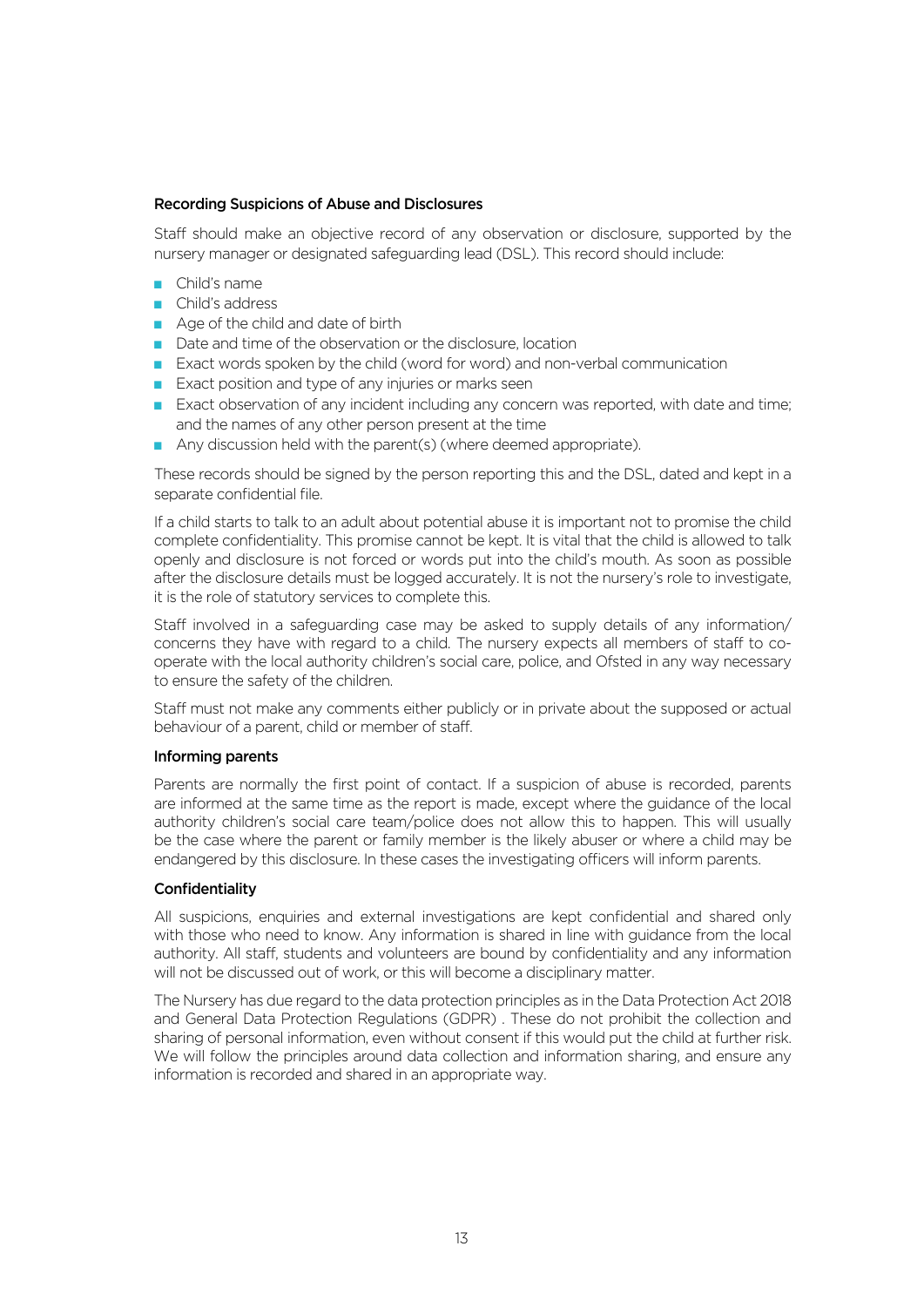#### Support to families

The nursery takes every step in its power to build up trusting and supportive relations among families, staff, students and volunteers within the nursery.

The nursery continues to welcome the child and the family whilst enquiries are being made in relation to abuse in the home situation. Parents and families will be treated with respect in a non-judgmental manner whilst any external investigations are carried out in the best interest of the child.

#### Record Keeping

Confidential records kept on a child are shared with the child's parents or those who have parental responsibility for the child, only if appropriate and in line with guidance of the local authority with the provison that the care and safety of the child is paramount. We will do all in our power to support and work with the child's family.

The Nursery keeps appropriate records to support the early identification of children and families that would benefit from support. Factual records are maintained in a chronological order with parental discussions. Records are reviewed regularly by the DSL to look holistically at identifying children's needs.

#### Allegations against adults working or volunteering with children

If an allegation is made against a member of staff, student or volunteer or any other person who lives or works on the nursery premises regardless of whether the allegation relates to the nursery premises or elsewhere, we will follow the procedure below.

An allegation against a member of staff/student/volunteer/supply staff or any other person may relate to a person who has

- $\blacksquare$  behaved in a way that has harmed a child, or may have harmed a child;
- possibly committed a criminal offence against or related to a child;
- **DED** behaved towards a child or children in a way that indicates he or she may pose a risk of harm to children; or
- **D** behaved or may have behaved in a way that indicates they may not be suitable to work with children.

The allegation should be reported to the senior manager on duty. If this person is the subject of the allegation then this should be reported to the owner instead.

We will follow our own local safeguarding partner's website information about how to report an allegation and we would also inform Ofsted immediately in order for this to be investigated by the appropriate bodies promptly. This includes:

- If as an individual you feel this will not be taken seriously or are worried about the allegation getting back to the person in question then it is your duty to inform the local authority children's social care team yourself directly
- The local authority children's social care team will be informed immediately for advice and guidance
- $\blacksquare$  A full investigation will be carried out by the appropriate professionals (local authority children's social care team, Ofsted) to determine how this will be handled
- $\blacksquare$  The nursery will follow all instructions from the local authority children's social care team and Ofsted and ask all staff members to do the same and co-operate where required
- **D** Support will be provided to all those involved in an allegation throughout the external investigation in line with local authority children's social care team support and advice
- The nursery reserves the right to suspend any member of staff during an investigation, Legal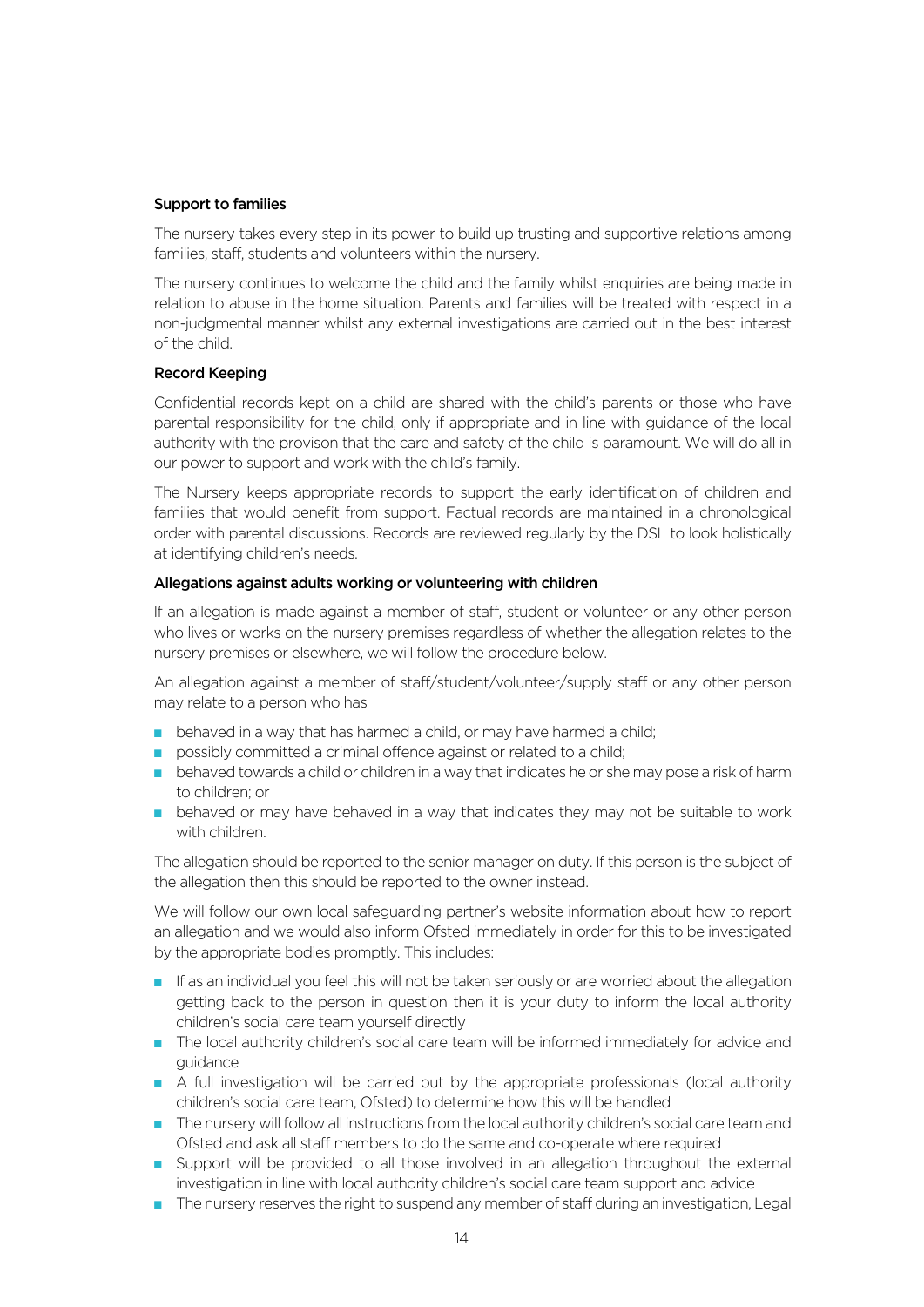advice will be sought to ensure compliance with the law.

- All enquiries/external investigations/interviews will be documented and kept in a locked file for access by the relevant authorities
- **DED** Founded allegations will be passed on to the relevant organisations including the local authority children's social care team and where an offence is believed to have been committed, the police will also be informed.
- **Example 5 Founded allegations will be dealt with as gross misconduct in accordance with our** disciplinary procedures and may result in the termination of employment, Ofsted will be notified immediately of this decision along with notifying the Disclosure and Barring Service (DBS) to ensure their records are updated.
- All safeguarding records will be kept until the person reaches normal retirement age or for 21 years and 3 months if that is longer. This will ensure accurate information is available for references and future DBS checks and avoids any unnecessary reinvestigation
- **D** The nursery retains the right to dismiss any member of staff in connection with founded allegations following an inquiry
- $\blacksquare$  Unfounded allegations will result in all rights being reinstated
- $\blacksquare$  A return to work plan will be put in place for any member of staff returning to work after an allegation has been deemed unfounded. Individual support will be offered to meet the needs of the individual staff member and the nature of the incident; this may include more frequent supervisions, coaching and mentoring and external support.

#### Monitoring children's attendance

As part of our requirements under the statutory framework and guidance documents we are required to monitor children's attendance patterns to ensure they are consistent and no cause for concern.

We ask parents to inform the nursery prior to their children taking holidays or days off, and all incidents of sickness absence should be reported to the nursery the same day so the nursery management are able to account for a child's absence.

This should not stop parents taking precious time with their children, by keeping us informed parents can help us to meet our statutory requirements and let us know that children are safe.

If a child has not arrived at nursery within one hour of their normal start time the parents will be called to ensure the child is safe and healthy. If the parents are not contactable then the emergency contacts numbers listed will be used to ensure all parties are safe. Staff will work their way down the emergency contact list until contact is established and we are made aware that all is well with the child and family. It is a parent's responsibility to keep their emergency contact details updated. If contact cannot be established then we would assess if a home visit is required to establish all parties are safe. If contact is still not established, we would assess if it would be appropriate to contact relevant authorities in order to them to investigate further.

Where a child is part of a child protection plan, or during a referral process, any absences will immediately be reported to the local authority children's social care team to ensure the child remains safe and well.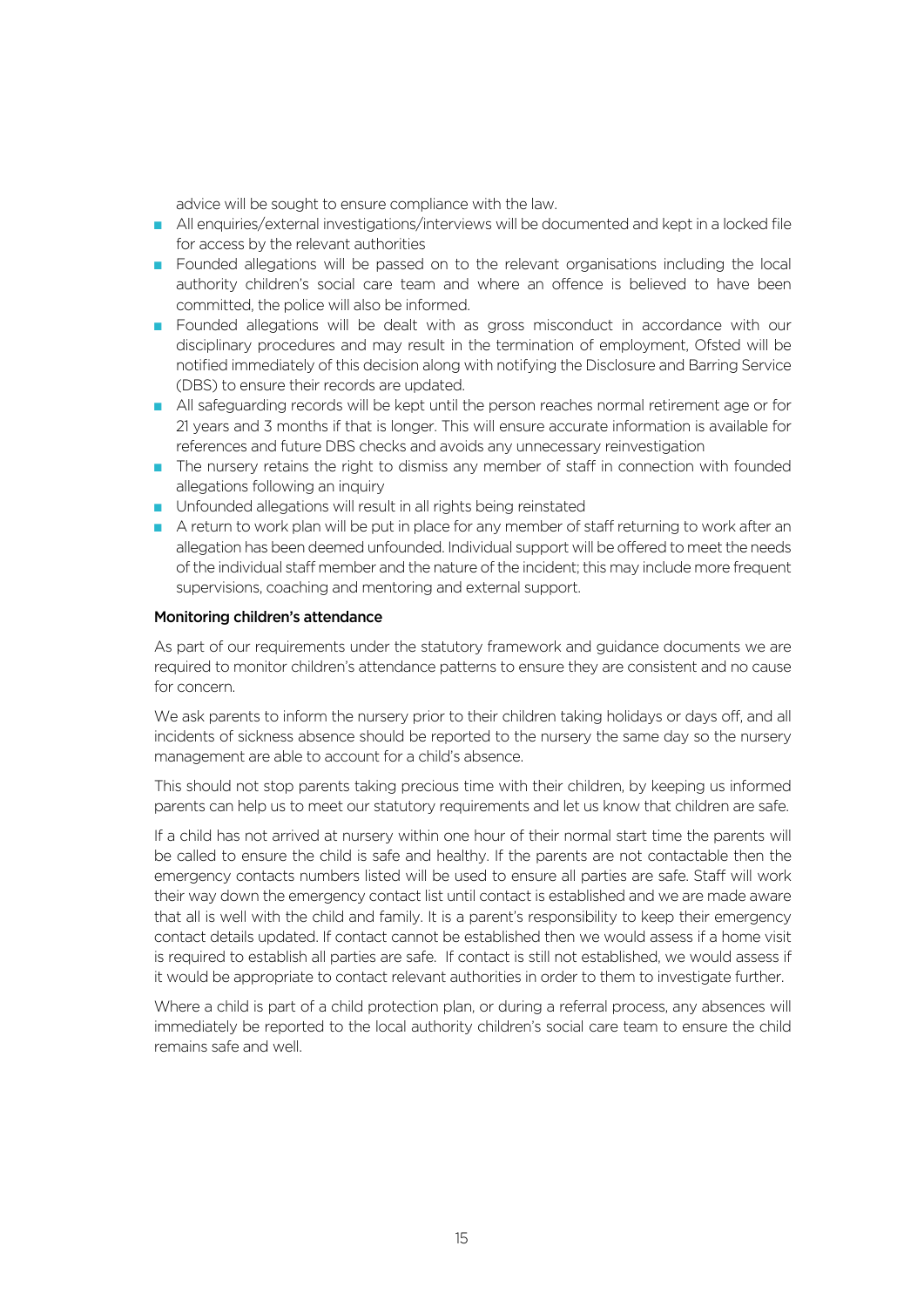#### Looked after children

As part of our safeguarding practice we will ensure our staff are aware of how to keep looked after children safe. In order to do this we ask that we are informed of:

- $\blacksquare$  The legal status of the child (e.g. whether the child is being looked after under voluntary arrangements with consent of parents or on an interim or full care order)
- Contact arrangements for the biological parents (or those with parental responsibility)
- The child's care arrangements and the levels of authority delegated to the carer by the authority looking after him/her
- The details of the child's social worker and any other support agencies involved
- Any child protection plan or care plan in place for the child in question.

Please refer to the Looked After Children policy for further details.

#### Staffing and volunteering

Our policy is to provide a secure and safe environment for all children. We follow safer recruitment practices including obtaining references and all staff employed to work with children will have enhanced criminal record checks from the Disclosure and Barring Service (DBS) before being able to carry out intimate care routines or have unsupervised contact with children.

We will obtain enhanced criminal records checks (DBS) for volunteers in the setting. Volunteers and visitors will never have unsupervised access to children.

All staff will attend child protection training and receive initial basic child protection training during their induction period. This will include the procedures for spotting signs and behaviours of abuse and abusers/potential abusers, recording and reporting concerns and creating a safe and secure environment for the children in the nursery. During induction staff will be given contact details for the local authority children's social care team's, the local safeguarding children partnership and Ofsted to enable them to report any safeguarding concerns, independently, if they feel it necessary to do so.

Ongoing suitability of staff is monitored through:

- $\blacksquare$  regular supervisions
- $\blacksquare$  peer observations
- $\blacksquare$  annual declaration of staff suitability
- $\blacksquare$  safeguarding competencies
- **p** regular review of DBS using the online update service.

#### Designated Safeguarding Lead

We have named persons within the nursery who take lead responsibility for safeguarding and co-ordinate child protection and welfare issues, known as the Designated Safeguarding Leads (DSL), there is always at least one designated person on duty during the opening hours of the setting. The designated persons will receive comprehensive training at least every two years and update their knowledge on an ongoing basis, but at least once a year.

The nursery DSL's liaise with the local authority children's social care team, undertakes specific training, including a child protection training course, and receives regular updates to developments within this field. They in turn support the ongoing development and knowledge of the staff team with regular safeguarding updates.

The Designated Safeguarding Leads (DSL) at the nursery are: the Headteacher and the Deputy Headteacher.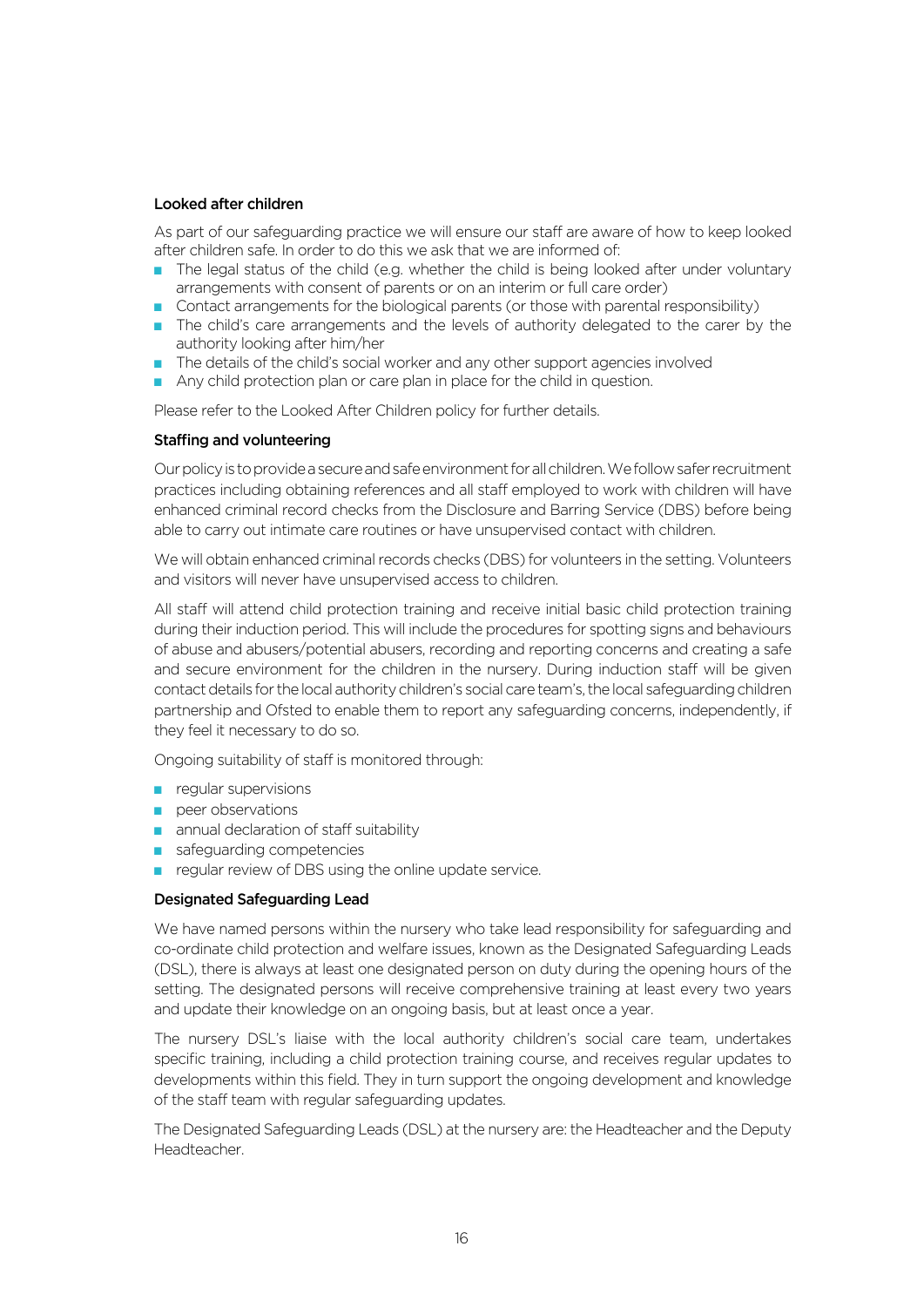## The role of the Designated Safeguarding Lead:

- **Ensure that the settings safeguarding policy and procedures are reviewed and developed** in line with current guidance; and develop staff understanding of the settings safeguarding policies
- Take the lead on responding to information from the staff team relating to child protection concerns
- **Provide advice, support and guidance on an on-going basis to staff, students and volunteers.**
- D To identify children who may need early help or who are at risk of abuse
- $\blacksquare$  To help staff to ensure the right support is provided to families
- $\blacksquare$  To liaise with the local authority and other agencies with regard to child protection concerns
- **E** Ensure the setting is meeting the requirements of the EYFS Safeguarding and welfare requirements
- $\blacksquare$  To ensure policies are in line with the local safeguarding procedures and details
- Disseminate updates to legislation to ensure all staff are kept up to date with safeguarding practices
- **The manage and monitor accidents, incidents and existing injuries; ensuring accurate and in The Monitor and in** appropriate records are kept
- $\blacksquare$  Attend meetings with the child's key person
- Attend case conferences and external safeguarding meetings, as requested, by external agencies.

## The Nursery safeguards children and staff by

- Providing adequate and appropriate staffing resources to meet the needs of all children.
- Informing applicants for posts within the nursery that the positions are exempt from the Rehabilitation of Offenders Act 1974. Candidates are informed of the need to carry out checks before posts can be confirmed. Where applications are rejected because of information that has been disclosed, applicants have the right to know and to challenge incorrect information.
- Giving staff members, volunteers and students regular opportunities during supervisions and having an open door policy to declare changes that may affect their suitability to care for the children. This includes information about their health, medication or about changes in their home life such as child protection plans for their own children.
- Requesting DBS checks on an annual basis/or we use the DBS update service (with staff consent) to re-check staff's criminal history and suitability to work with children at regular intervals.
- Abiding by the requirements of the EYFS and any Ofsted guidance in respect to obtaining references and suitability checks for staff, students and volunteers, to ensure that all staff, students and volunteers working in the setting are suitable to do so.
- **Ensuring we receive at least two written references BEFORE a new member of staff** commences employment with us.
- **Ensuring all students will have enhanced DBS checks completed before their placement** starts.
- **D** Volunteers, including students, do not carry out any intimate care routines and are never left to work unsupervised with children.
- Abiding by the requirements of the Safeguarding Vulnerable Groups Act 2006 and the Childcare Act 2006 (amended 2018) in respect of any person who is dismissed from our employment, or resigns in circumstances that would otherwise have led to dismissal for reasons of child protection concern will be reported to the Disclosure and Barring Services (DBS).
- **Having procedures for recording the details of visitors to the nursery and take security steps** to ensure that that no unauthorised person has unsupervised access to the children.